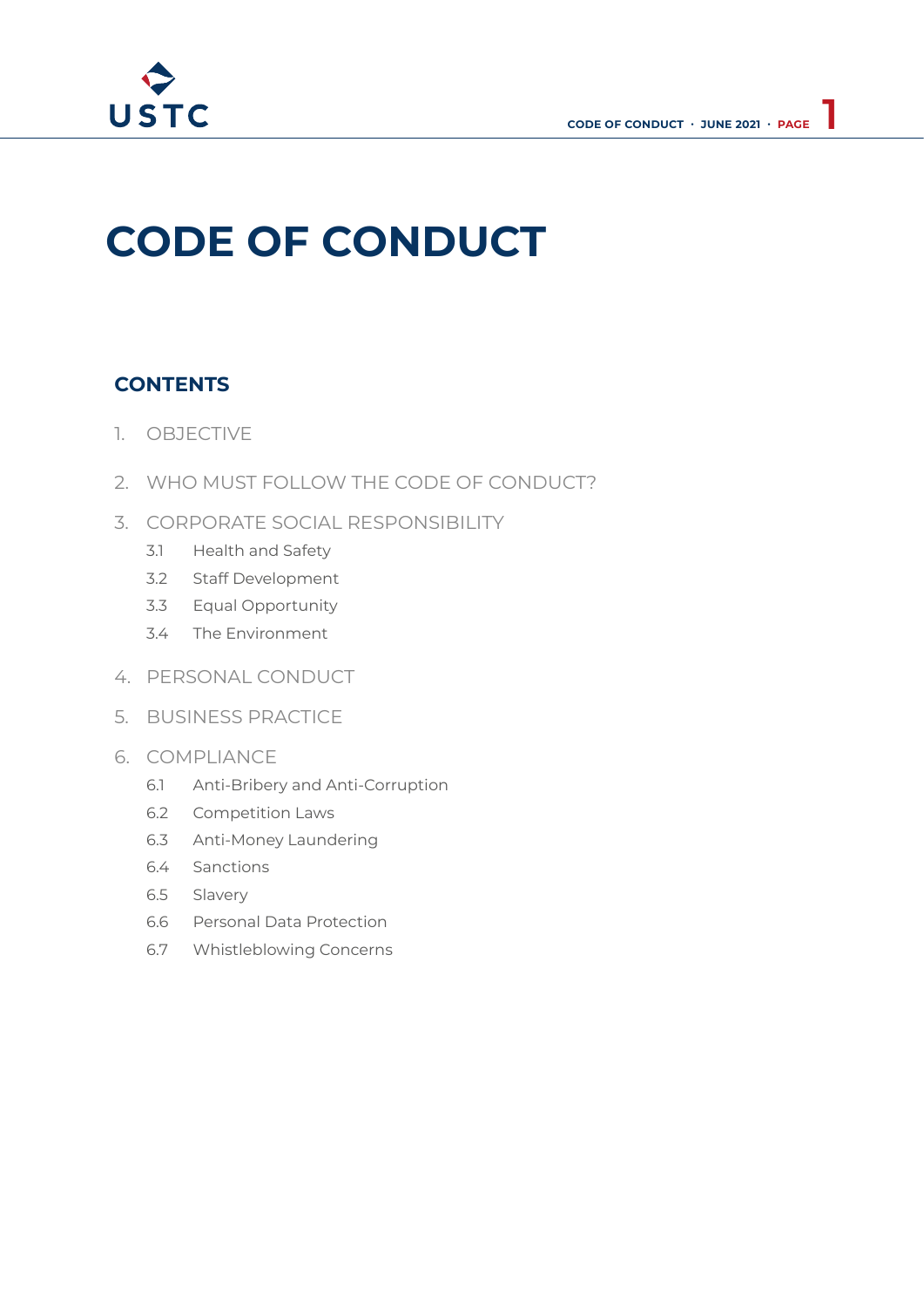

# **1. OBJECTIVE**

The objective of this Code of Conduct is to describe the corporate social responsibility (CSR) requirements as well as the standards applying to personal conduct and business practice in USTC Group and our subsidiaries.

USTC Group is a global group of companies, currently with offices in 38 countries and more than 3,900 employees and a turnover of some USD 11 billion.

# **2. WHO MUST FOLLOW THE CODE OF CONDUCT?**

All employees of the USTC Group are expected to adhere to the Code of Conduct. External third parties such as suppliers, customers and contractors who work with or perform services for the USTC Group are also expected to comply with the Code of Conduct in their dealings with us. Failure to do so can result in disciplinary action or termination of business relationships.

# **3. CORPORATE SOCIAL RESPONSIBILITY**

USTC Group aims to conduct our business in an ethical, sustainable and socially responsible manner and will comply with the rules and legislation governing the areas in which we operate.

At the very core of our business are our employees. Their hard work, commitment and persistence drive our growth and take our business to new heights. We firmly believe that for our people to deliver the very best results, they must feel their very best.

The following sections will set forth our CSR requirements in four key areas: health and safety (section 3.1), staff development (section 3.2), equal opportunity (section 3.3) and the environment (section 3.4).

## 3.1 Health and Safety

Everywhere in the group, we seek to create satisfactory and optimum working conditions for our employees. Work is planned and performed with the highest possible consideration and care for their well-being. Routines ensuring the health and safety of our employees are continually developed and improved with the aim of attaining the best possible foundation for happy, healthy and productive staff.

Our focus on the individual human being transcends our own organisation with subsidiaries across the globe actively engaged in community projects of various kinds.

USTC Group emphasises open and honest communication internally in the group as well as with all other stakeholders of the group. Trust is essential in every aspect of our business and helps create the kind of work environment, cooperation and business relationships that inspire, motivate and add true value.

## 3.2 Staff Development

USTC Group emphasises open and honest communication internally in the Group as well as with all other stakeholders of the Group. Trust is essential in every aspect of our business and helps create the kind of work environment, cooperation and business relationships that inspire, motivate and add true value.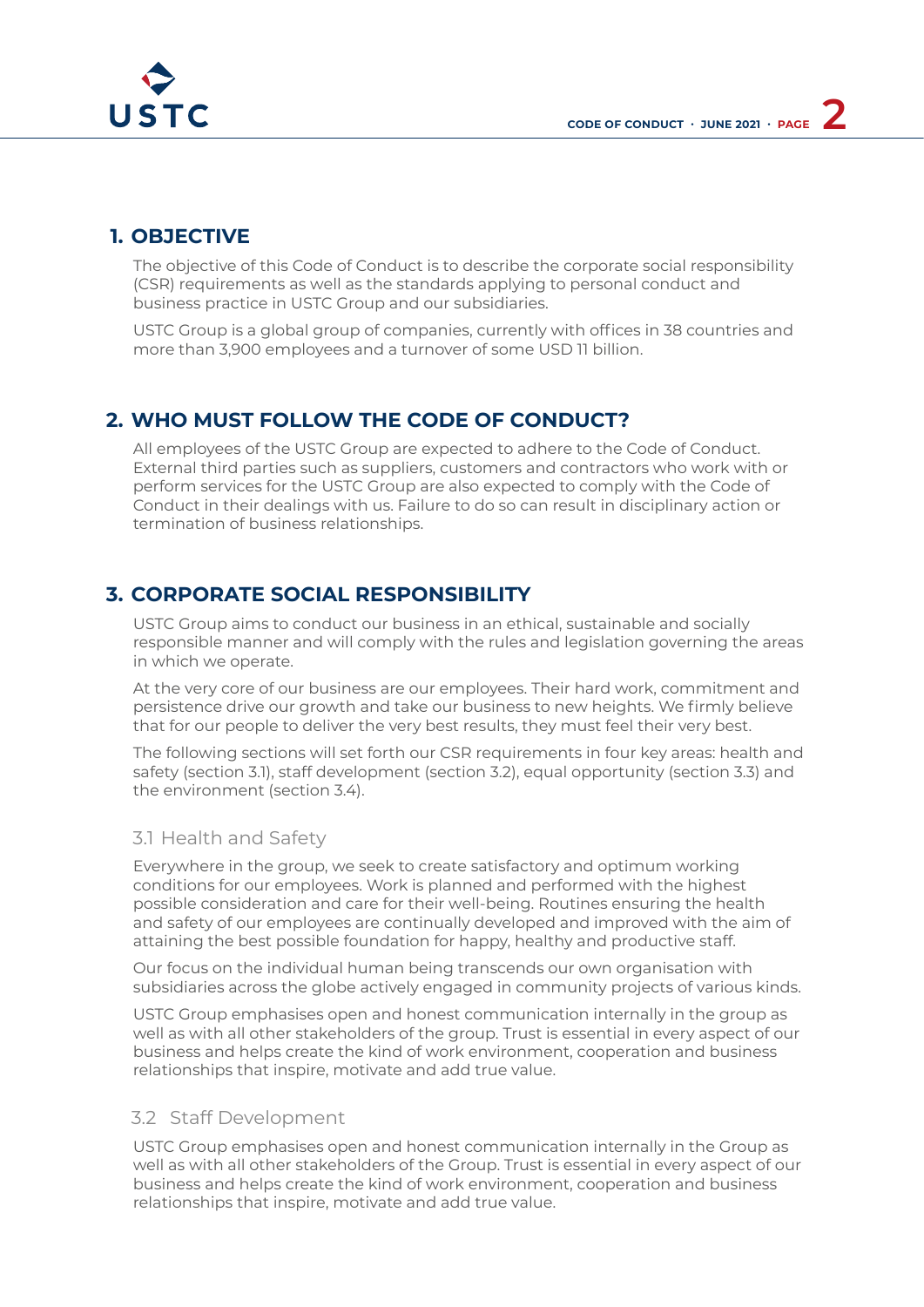

To ensure the welfare, job satisfaction and motivation of our employees, we provide ample opportunity for them to continually develop their professional and personal competencies through internal and external education and training programs.

Management considers staff development a key factor in the further development of our Group, and employees are encouraged and expected to seek out courses and training that keep their professional and personal skills sharp and up-to-date at all times to the overall benefit of the Group and the employees themselves.

## 3.3 Equal Opportunity

Our policy is that all employees, irrespective of gender, nationality, skin colour, sexual orientation or religion, must have equal career and management opportunities. This philosophy is supported by our open-minded, unprejudiced culture which allows each individual employee to make the best possible use of his/her skills.

When recruiting new colleagues, we evaluate the professional and personal skills of candidates. In our view, gender says nothing about a person's competencies, level of commitment or ability to cooperate with others which is why it is no decisive factor for us. In the USTC Group offices across the world, our highly skilled staff – male and female – work together in making the most of their talents.

As for now the percentage of female board members elected by the shareholder's committee is 22.2%. The target for the female gender is 25-33% for 2022. In an effort to achieve the target, USTC Group aims to have the underrepresented gender on our candidate list. USTC Group does, however, reserve the right to decide on the most qualified candidate regardless of gender.

The industry in which we operate is characterised by a high degree of multiplicity – and so is USTC Group. We believe that as an international group with business partners across the globe it is not just a great advantage to be represented by employees with different cultural backgrounds and nationalities. It is an absolute must.

## 3.4 The Environment

USTC Group acknowledges the influence of climate change, along with the role that transportation and energy play in assisting people travelling and goods being transported by sea. Being a Group specializing in oil trading, operation of ships, logistics services and IT services, we do whatever in our capacity to reduce the impact on the environment. Particularly important areas of focus in our line of business are prevention of oil spill and energy optimization of our vessels as well as constantly being on the lookout for ways to improve environmental and operational performance.

Our subsidiaries are actively engaged in projects to lower sulphur emissions, and we recycle and seek to reduce power consumption wherever and whenever possible with the aim of protecting our surroundings and the climate from human-induced harm and hazards.

USTC Group has strong ambitions to support and enable the global transition to sustainable energy within the industries the Group is engaged in. Strategic steps have been taken to extend our current areas of operations by adding significant new expertise and knowledge within sustainable energy.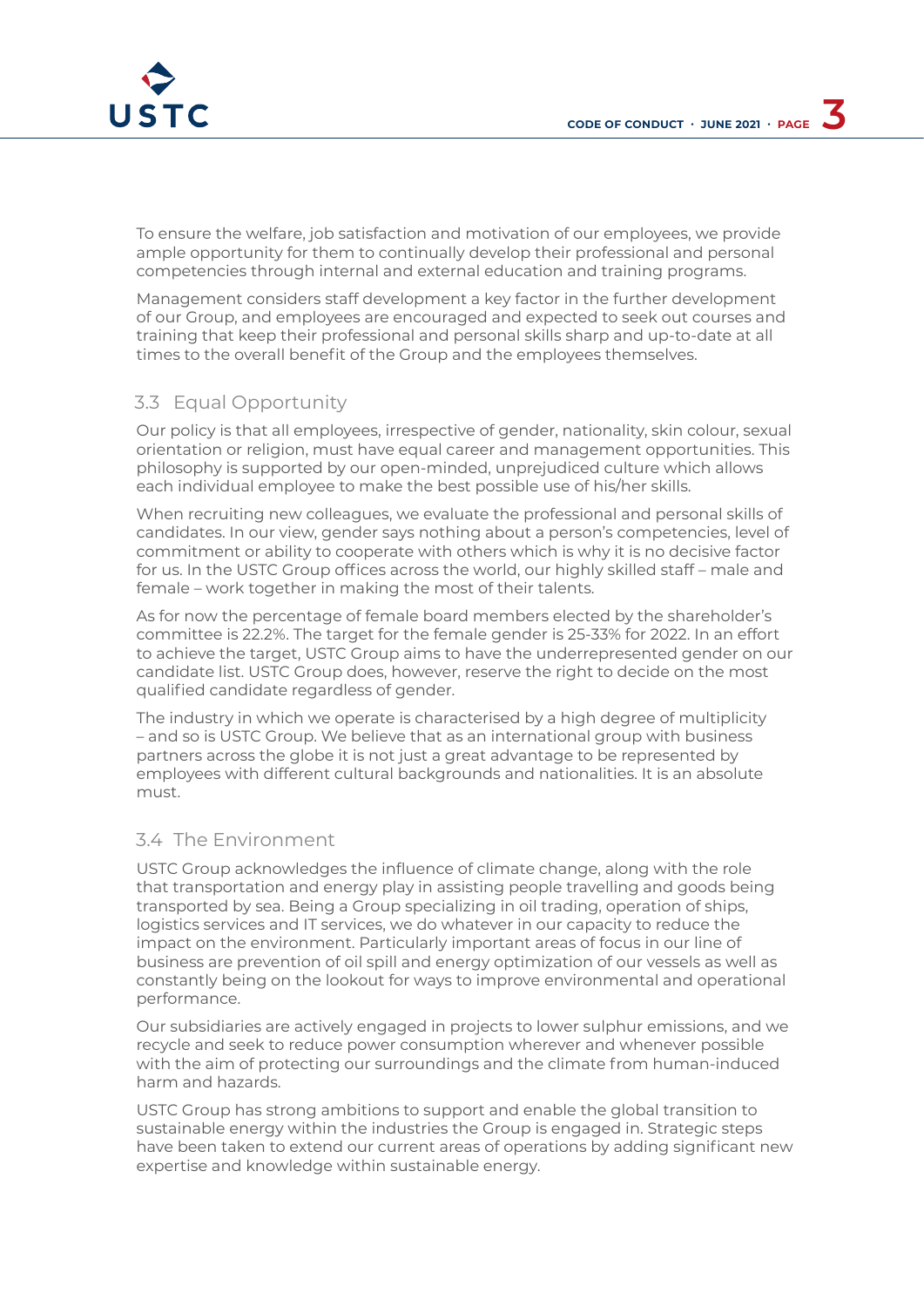

# **4. PERSONAL CONDUCT**

USTC Group expects our employees to act in complete compliance with the law as well as with internal standards and practices. Our employees should likewise abstain from assisting associates and any other individuals in any breach of such laws, standards and practices.

Employees must treat each other and any other persons, with whom they come into contact, with respect and must not behave in such a way as to offend local customs and culture. Behaviour of detrimental nature, such as harassment, discrimination, threats and derogatory actions, is strictly prohibited, and any violations hereof will not be tolerated.

All employees are bound by the duty of confidentiality and must prevent any unauthorised persons from accessing information or learning about business secrets that could harm the group, or its associates in any way. No employee must use or contribute to the use of insider information, or behave impartially in business matters of any kind.

## **5. BUSINESS PRACTICE**

At USTC Group, we know that every lasting business relationship is based on mutual trust and respect. We also know that trust is earned and should not be taken for granted. Keeping promises and meeting expectations are key to building a trustful relation where two parties can rely on each other.

USTC Group encourages open and honest communication internally between colleagues as well as with all other stakeholders. Trust is essential in every aspect of our business and helps to create the kind of work environment, cooperation and business relationships that inspire, motivate and add true value.

When communicating internally and externally, announcements and other business information presented by USTC Group must comply completely with applicable law. Likewise, accounting information provided by the group must meet accounting standards and be reported accurately, fully and correctly.

Quality, proactivity and attention to detail must characterise everything we do. This means that we always strive to create value for our customers and suppliers in any way that we can, and that we aim to avoid unnecessary bureaucracy and obsolete routines. We set high standards for our employees and expect initiative from all, while at the same time displaying a high degree of humanity and compassion.

Any business partner of USTC Group's must abide by applicable law and regulation, provide accurate business information and live up to any agreements made.

## **6. COMPLIANCE**

It is USTC Group's policy that all board members, managers and employees must demonstrate proper business ethics and have a general understanding of competition and anti-corruption laws and possess the tools and knowledge necessary to ensure that USTC Group acts in full compliance herewith.

In selected subsidiaries, specific training programmes on compliance topics are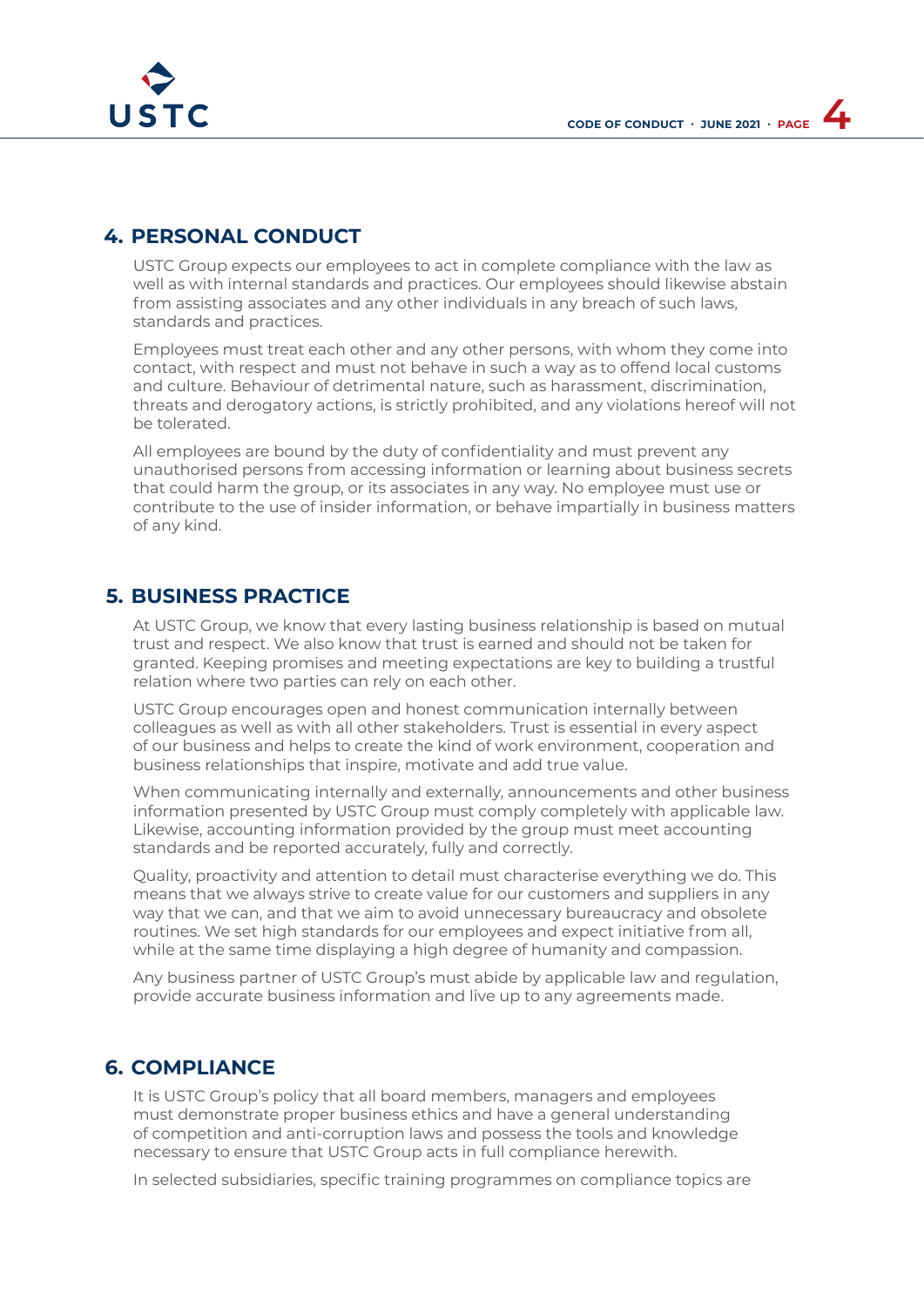

conducted compulsorily every year, and policies and guidelines are also put in place.

Employees are encouraged to consult their direct managers or the Legal and Compliance department with any questions or grey zone matters.

## 6.1 Anti-Bribery and Anti-Corruption

Corruption undermines healthy competition, raises the cost of business operations, destroys corporate and individual integrity and poses reputational risks for businesses. It is illegal and can have severe consequences for the individuals and companies.

Due to the global nature of our activities, USTC Group's activities are subject to several anti-corruption laws in various jurisdictions, such as the Danish Criminal Code, the UK law against corruption (the UK Bribery Act) and the American anti-corruption law (the U.S. Foreign Corrupt Practices Act).

USTC Group strives to be corruption free, uphold values of trust and integrity to keep our stakeholders reassured of our business capabilities and reputation. We therefore maintain a strict zero tolerance stance to bribery and corruption in any form. All employees within the Group must at all times comply with all anti-bribery and anti-corruption laws and regulations applicable in jurisdictions of operations. This means that employees may not, directly or indirectly, offer, promise, agree to pay, authorise payment of, pay, give, accept, or solicit bribes, kickbacks, a financial advantage, special privileges, services, favours or any other direct or indirect benefit or gratification, whether in cash or in kind, tangible or intangible to or from any third party in order to secure or reward an improper benefit or improper performance of a function, activity or to procure an unfair business advantage.

Third parties whom we have dealings with should also not engage in any form of bribery or corruption.

## 6.2 Competition Laws

Competition law prohibits anti-competitive activities, for example making agreements that prevent, restrict or distort competition, abuse of dominance and mergers that substantially lessen competition. The objective of competition law is to promote the efficient functioning of our markets towards enhancing the competitiveness of the economy. In this way, markets stay healthy and businesses are encouraged to improve and innovate.

USTC Group is aware of the applicable competition laws and is fully committed to ensuring that they are lawfully upheld. It is important to us to maintain good standing within the industry and with our business partners by acting in the correct manner. All employees are given the requisite training to be informed of the laws and be familiar with our business policy in this regard. All commercial arrangements including those proposed which may raise competition law issues also need to first be reviewed by our internal business development team and external legal consultants. Any involvement in anti-competitive behaviour, whether intentionally or negligently, will be a serious offence and disciplinary action will be taken accordingly.

## 6.3 Anti-Money Laundering

International trade can be an attractive medium for money launderers to transfer large values across borders, owing to its significant volume and value. Trade and